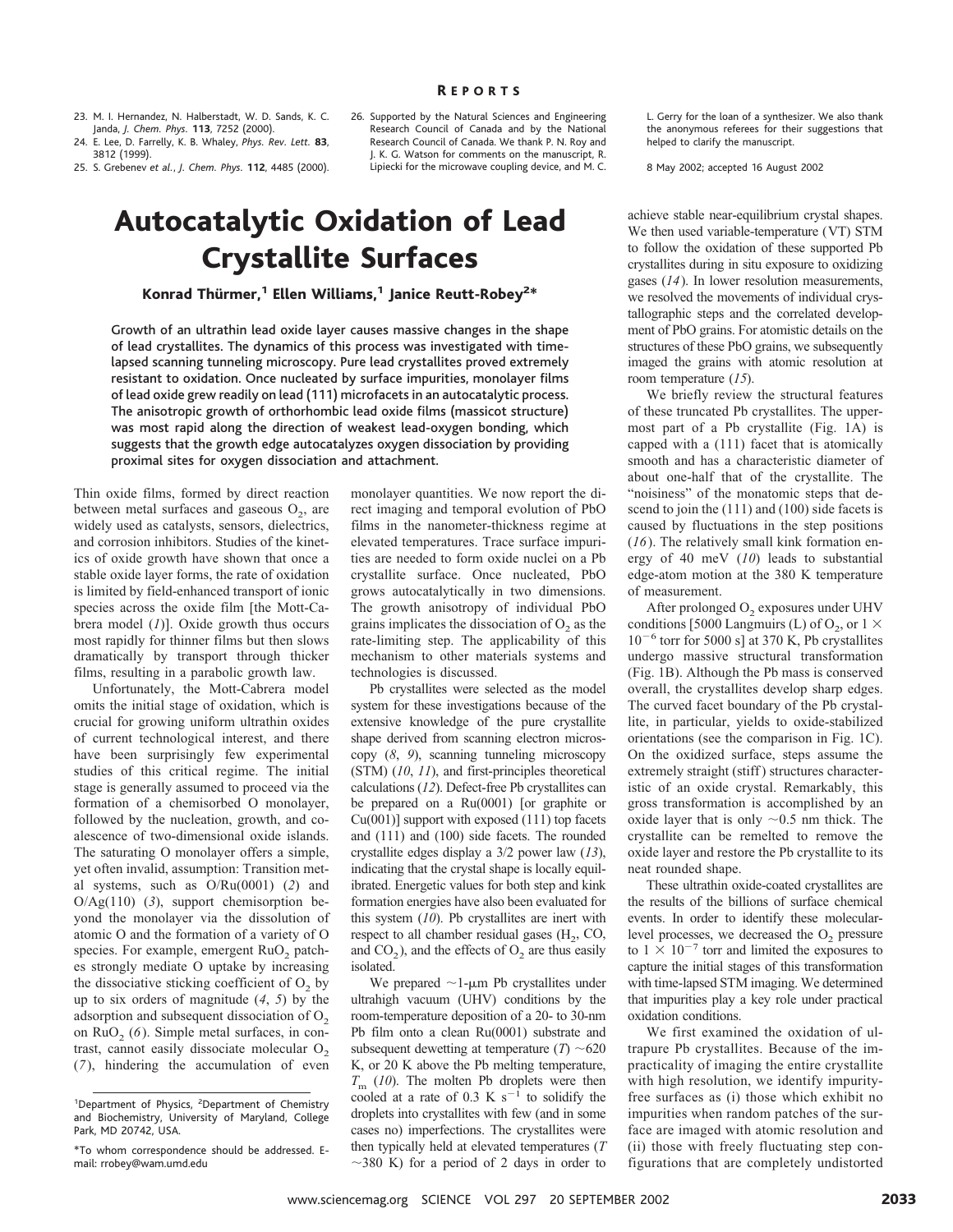by impurity pinning. A surface purity level of  $\sim$ 10 parts per billion is estimated for such crystallites. A portion of one such crystallite at 370 K (Fig. 2A) contains two distinct structural elements: monatomic steps [which cascade to the (001) facet] and a screw dislocation (shown in the center). Conceivably, both of these edge structures could facilitate oxide growth by acting as nucleation sites or by serving as reservoirs of Pb adatoms, yet this crystallite region proved to be remarkably resistant to oxidation. After exposure to 70 L (Fig. 2B) and 150 L (Fig. 2C) of  $O_2$ , the crystallite remained oxide-free. The screw dislocation and the perimeter steps continued to fluctuate freely with no apparent oxide formation. Even prolonged  $O<sub>2</sub>$  exposure (720 L) produced no evidence of oxide formation (Fig. 2D). Pure Pb crystallites showed similar chemical resistance to  $H_2O$  and  $N_2O$ .

In order to study the role of impurities, we

Α

## R EPORTS

simply adapt our method of crystallite preparation. Before crystallization, molten Pb droplets can dissolve foreign atoms, which then become trapped upon solidification. Buried impurities had no measurable effect on surface oxide formation, but we could raise shallow impurities (located within  $\sim$ 20 nm of the surface) to the surface by utilizing the temperature dependence of the Pb crystallite shape: Upon temperature reduction, Pb crystallites evolved toward their less rounded equilibrium shapes through the monolayer-by-monolayer peeling of the upper (111) microfacet (*11*). Such peeling (Fig. 3, A and B) can lead to an eventual exposure of buried impurities, such as those located within the two circles in Fig. 3B and profiled in the line scans of Fig. 3C.

These exposed surface impurities have a dramatic influence on the oxidative process. Upon introduction of  $1 \times 10^{-7}$  torr of oxygen at 370 K, PbO grains nucleated readily at the exposed impurity sites. After just 9 L of  $O<sub>2</sub>$ exposure, 50-nm oxide grains were produced (Fig. 3D). These PbO grains grew rapidly, fed by the continuous exposure to  $O<sub>2</sub>$  and the supply of Pb from the shrinking top layer (Fig. 3E). Long after the top layer of the Pb crystallite was consumed, the PbO grains continued to grow, presumably fed by Pb from the stepped region of the crystallite surface, until they reached the facet border or formed a grain boundary (Fig. 3F). This continued oxide formation shows that, once nucleated, PbO grains catalyze subsequent oxidation.



**Fig. 3.** Time-lapsed STM images of the upper (111) Pb microfacet, after a thermal quench to 370 K, where time (t) is relative to the onset of  $O<sub>2</sub>$  exposure. (A and B) The system evolves to its equilibrium shape by the peeling of the topmost layers, which exposes buried surface impurities indicated within the circles. (**C**) Line scans pinpoint the exposed impurities. (to F) After impurities were raised to the surface, it was exposed to  $1 \times 10^{-7}$  torr of O<sub>2</sub>: (D) Within 1.5 min (9 L), oxide nuclei readily appeared at the impurity sites. (**E**) After 9 min (54 L), the oxide grains continued to grow rapidly but anisotropically. (**F**) After 80 min (480 L), they span the top (111) facet along the rapid growth axes and have collided. A more complete sequence is available in fig. S1.



immediate curved region of descending monatomic steps. Curvature (green line) is profiled in (C). (**B**) Large field-of-view STM image of a Pb crystallite after exposure to 5000 L of  $O<sub>2</sub>$  $(1 \times 10^{-6}$  torr) at 370 K and the formation of an ultrathin oxide film. Enlarged inset shows new facet orientations that are profiled (blue line) in (C). (**C**) Comparison of small-scale surface profiles of Pb (green) and PbO (blue) crystallites.